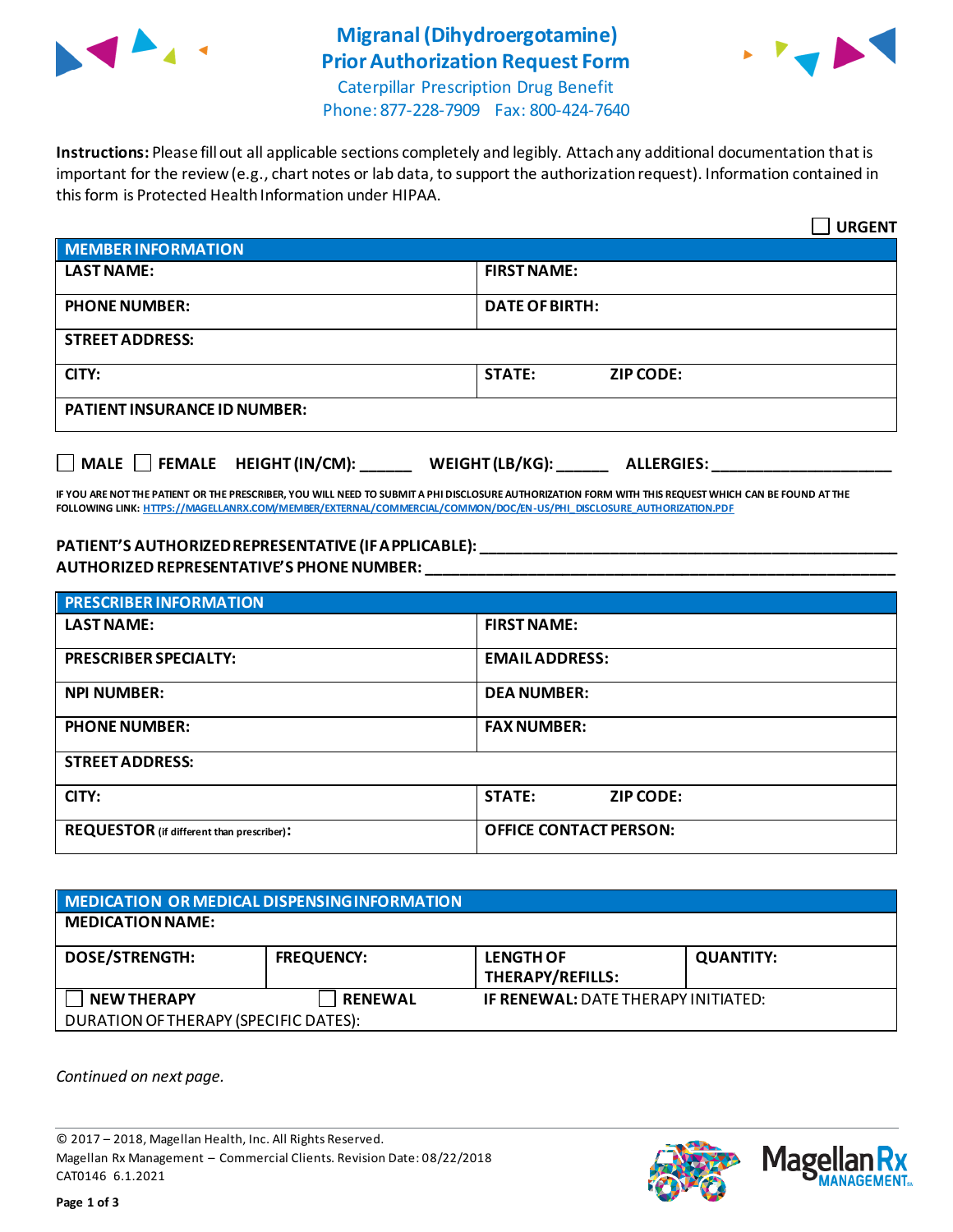

## **Migranal(Dihydroergotamine) Prior Authorization Request Form**

Caterpillar Prescription Drug Benefit Phone: 877-228-7909 Fax: 800-424-7640



| MEMBER'S LAST NAME:                                                                                                                                                                                                                                                                                                                                                              | <b>MEMBER'S FIRST NAME:</b>                                                                                                                                                                                                                                                                                                                                                                                                                                    |                                                          |
|----------------------------------------------------------------------------------------------------------------------------------------------------------------------------------------------------------------------------------------------------------------------------------------------------------------------------------------------------------------------------------|----------------------------------------------------------------------------------------------------------------------------------------------------------------------------------------------------------------------------------------------------------------------------------------------------------------------------------------------------------------------------------------------------------------------------------------------------------------|----------------------------------------------------------|
|                                                                                                                                                                                                                                                                                                                                                                                  | 1. HAS THE PATIENT TRIED ANY OTHER MEDICATIONS FOR THIS CONDITION?                                                                                                                                                                                                                                                                                                                                                                                             | $\blacksquare$ YES (if yes, complete below)<br><b>NO</b> |
| <b>MEDICATION/THERAPY (SPECIFY</b><br>DRUG NAME AND DOSAGE):                                                                                                                                                                                                                                                                                                                     | <b>DURATION OF THERAPY (SPECIFY</b><br>DATES):                                                                                                                                                                                                                                                                                                                                                                                                                 | <b>RESPONSE/REASON FOR</b><br><b>FAILURE/ALLERGY:</b>    |
| <b>2. LIST DIAGNOSES:</b>                                                                                                                                                                                                                                                                                                                                                        |                                                                                                                                                                                                                                                                                                                                                                                                                                                                | <b>ICD-10:</b>                                           |
| $\Box$ Acute migraines                                                                                                                                                                                                                                                                                                                                                           |                                                                                                                                                                                                                                                                                                                                                                                                                                                                |                                                          |
| □ Other diagnosis: ___________________ICD-10___________________________________                                                                                                                                                                                                                                                                                                  |                                                                                                                                                                                                                                                                                                                                                                                                                                                                |                                                          |
|                                                                                                                                                                                                                                                                                                                                                                                  | 3. REQUIRED CLINICAL INFORMATION: PLEASE PROVIDE ALL RELEVANT CLINICAL INFORMATION TO SUPPORT A                                                                                                                                                                                                                                                                                                                                                                |                                                          |
| PRIOR AUTHORIZATION.                                                                                                                                                                                                                                                                                                                                                             |                                                                                                                                                                                                                                                                                                                                                                                                                                                                |                                                          |
| <b>Clinical Information:</b>                                                                                                                                                                                                                                                                                                                                                     |                                                                                                                                                                                                                                                                                                                                                                                                                                                                |                                                          |
| Has the patient tried at least two oral triptans? $\Box$ Yes $\Box$ No                                                                                                                                                                                                                                                                                                           |                                                                                                                                                                                                                                                                                                                                                                                                                                                                |                                                          |
| Has the patient tried a nasal triptan? $\Box$ Yes $\Box$ No                                                                                                                                                                                                                                                                                                                      |                                                                                                                                                                                                                                                                                                                                                                                                                                                                |                                                          |
| Please check one AND provide chart documentation.<br>$\Box$ Ischemic heart disease<br>$\Box$ Ischemic bowel disease<br>$\Box$ Cerebrovascular disease<br><b>D</b> Peripheral vascular disease<br>$\Box$ Cardiac conduction pathway disorder<br>$\Box$ Hemiplegic migraines<br>□ Basilar migraines<br>□ Severe hepatic impairment<br>physician feels is important to this review? | Does patient have one of the following absolute contraindications to triptans? $\Box$ Yes $\Box$ No<br>Are there any other comments, diagnoses, symptoms, medications tried or failed, and/or any other information the                                                                                                                                                                                                                                        |                                                          |
|                                                                                                                                                                                                                                                                                                                                                                                  |                                                                                                                                                                                                                                                                                                                                                                                                                                                                |                                                          |
| information is received.                                                                                                                                                                                                                                                                                                                                                         | Please note: Not all drugs/diagnosis are covered on all plans. This request may be denied unless all required                                                                                                                                                                                                                                                                                                                                                  |                                                          |
|                                                                                                                                                                                                                                                                                                                                                                                  | ATTESTATION: I attest the information provided is true and accurate to the best of my knowledge. I understand that<br>the Health Plan, insurer, Medical Group or its designees may perform a routine audit and request the medical<br>information necessary to verify the accuracy of the information reported on this form.                                                                                                                                   |                                                          |
| Prescriber Signature or Electronic I.D. Verification:                                                                                                                                                                                                                                                                                                                            |                                                                                                                                                                                                                                                                                                                                                                                                                                                                | Date:                                                    |
| and arrange for the return or destruction of these documents.                                                                                                                                                                                                                                                                                                                    | <b>CONFIDENTIALITY NOTICE:</b> The documents accompanying this transmission contain confidential health information that is legally privileged. If<br>you are not the intended recipient, you are hereby notified that any disclosure, copying, distribution, or action taken in re liance on the contents<br>of these documents is strictly prohibited. If you have received this information in error, please notify the sender immediately (via return FAX) |                                                          |
| © 2017 - 2018, Magellan Health, Inc. All Rights Reserved.<br>Magellan Rx Management - Commercial Clients. Revision Date: 08/22/2018<br>CAT0146 6.1.2021                                                                                                                                                                                                                          |                                                                                                                                                                                                                                                                                                                                                                                                                                                                | <b>Mage</b>                                              |